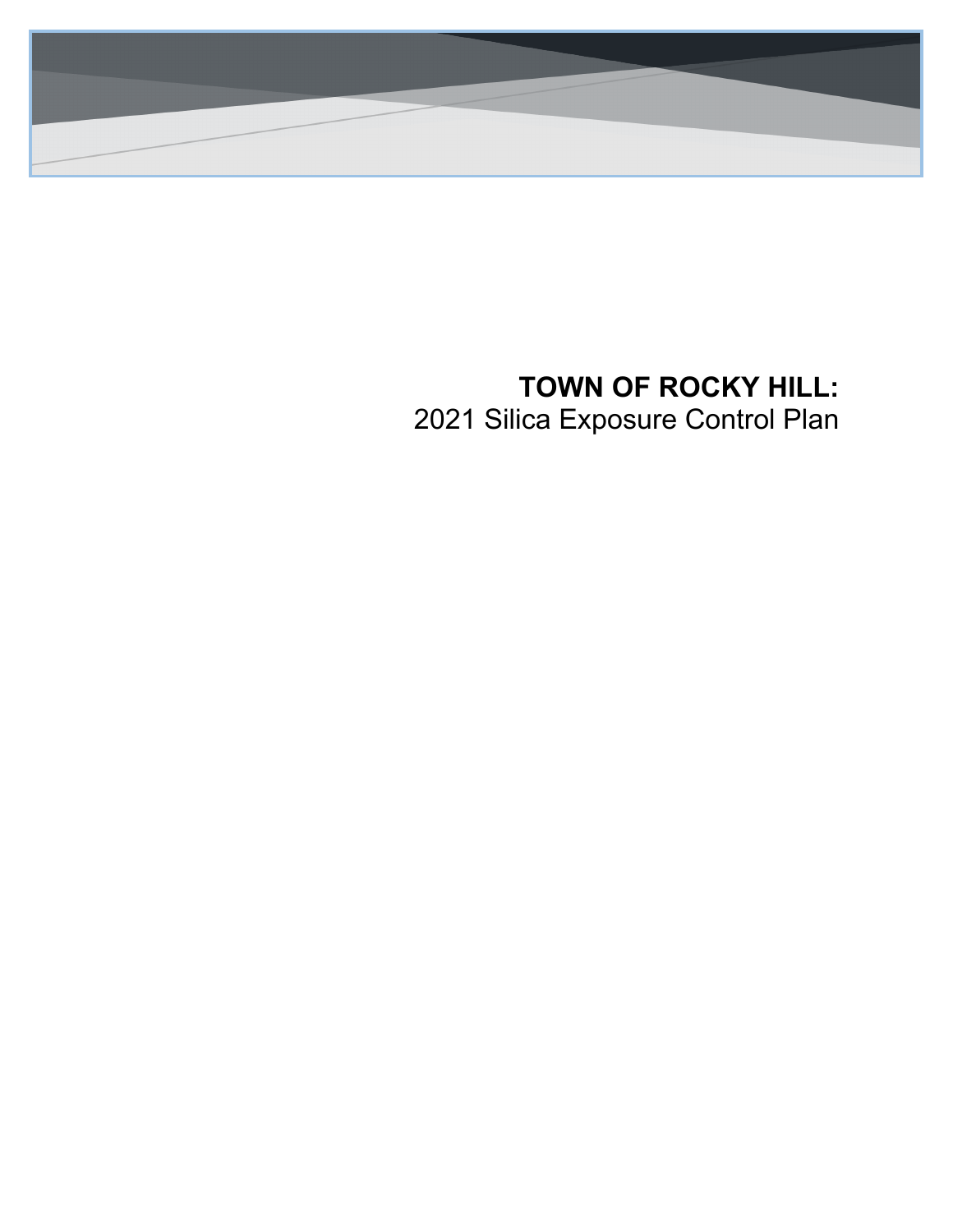(Rev. 5/18/2021)

# **Introduction:**

The State of Connecticut, Department of Labor's Division of Occupational Safety and Health (Conn OSHA) offers voluntary, on-site consultation programs. Through these on-site consultations, OSHA representatives offer professional advice and assistance, consulting services, training and educational programs, and partner with employers to move their safety and health programs forward.

On March 10, 2020, Anne Bracker, Occupational Hygienist, MPH, CIH, conducted an industrial hygiene consultation visit to provide information about respirable crystalline silica. This Compliance Plan is based on information and materials provided during this consultation process.

# **Purpose:**

The purpose of this plan is to reduce **Town of Rocky Hill (Town)** employees' exposure to respirable crystalline silica by 1) identifying tasks that employees perform that could expose them to respirable crystalline silica dust and, 2) determining methods to reduce those exposures.

Crystalline silica is a common mineral found in many naturally occurring and man-made materials such as sand, concrete, brick, block, stone, and mortar. Exposures to respirable crystalline silica can occur when operations such as cutting, sawing, grinding, drilling, milling and crushing are conducted on materials that contain crystalline silica.

# **Scope and Application:**

The Respirable Crystalline Silica Standard for Construction, 29 CFR 1926.1153, applies to all occupational exposures to respirable crystalline silica in construction work, except where employee exposure will remain below 25 micrograms per cubic meter of air  $(25 \text{ }\mu\text{g/m}^3)$  as an 8hour time-weighted average (TWA) under any foreseeable conditions. This exposure control plan applies to all employees who are covered under the standard.

# **Assignment of Responsibilities:**

#### **The Town has designated a Competent Person (identified below) to perform the following activities:**

- 1. Identify tasks that employees perform that could expose them to respirable crystalline silica at levels above 25  $\mu$ g/m<sup>3</sup> as an 8-hour TWA under any foreseeable conditions.
- 2. Determine the control measures that will be used to reduce exposures to respirable crystalline silica (either the Specified Exposure Control Methods of Table I or alternate control methods).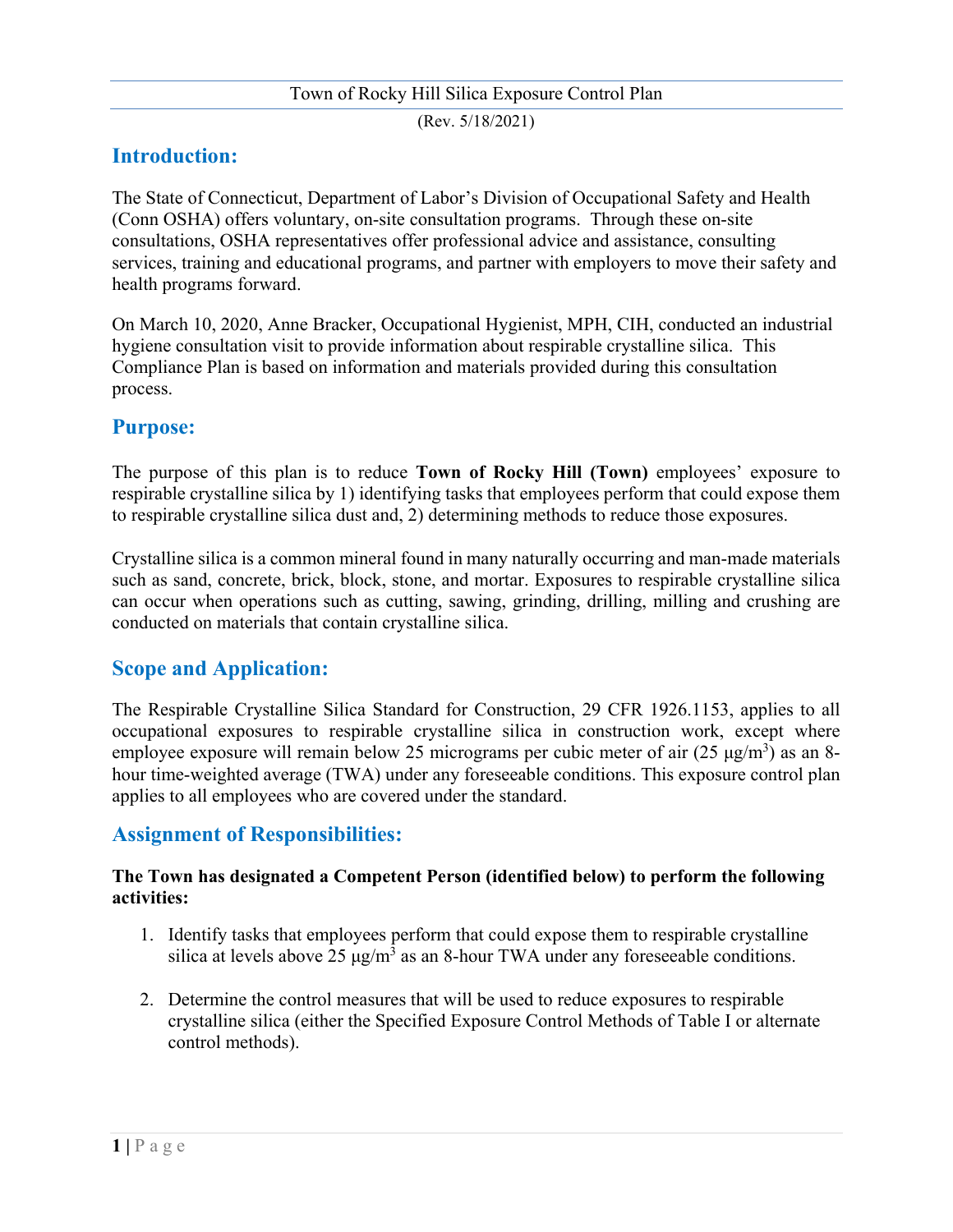#### (Rev. 5/18/2021)

- 3. Provide employees with the equipment, tools, engineering controls, personal protective equipment and training needed to fully and properly implement the exposure control methods.
- 4. Designate a competent person to implement the silica exposure control plan.
- 5. Conduct exposure assessments for tasks where alternative control methods are used.
- 6. Offer medical exams to employees who will be required to wear a respirator under the standard for 30 or more days a year.
- 7. Ensure employees are provided with training on respirable crystalline silica in accordance with the Respirable Crystalline Silica Standard and the Hazard Communication Standard.
- 8. Maintain records of exposure assessments and medical examinations in accordance with OSHA's Access to Employee Exposure and Medical Records Standard, 29 CFR 1910.1020.
- 9. Review and evaluate the effectiveness of the written exposure control plan at least once a year and update it as necessary.

#### *Competent Person*:

Relative to this Silica Exposure Control Plan, the Competent Person for the Town is the **Field Operations and Highway Superintendent for the Public Works Department (Joseph**  Lentini). The competent person is responsible for administering the exposure control plan. Duties of the competent person include:

- 1. Make frequent and regular inspections of job sites, materials, and equipment to implement the written exposure control plan.
- 2. Identify existing and foreseeable respirable crystalline silica hazards at the worksite and take prompt corrective measures to eliminate or minimize them.

### *Employees:*

Duties of employees include:

- 1. Follow the specified control measures when performing tasks covered under this plan.
- 2. Use dust controls in accordance with manufacturer instructions.
- 3. Use required personal protective equipment, as indicated.
- 4. Inform supervisor or competent person of deficiencies noted in the engineering controls, tasks which are not adequately addressed in this plan, or any other concerns regarding this plan.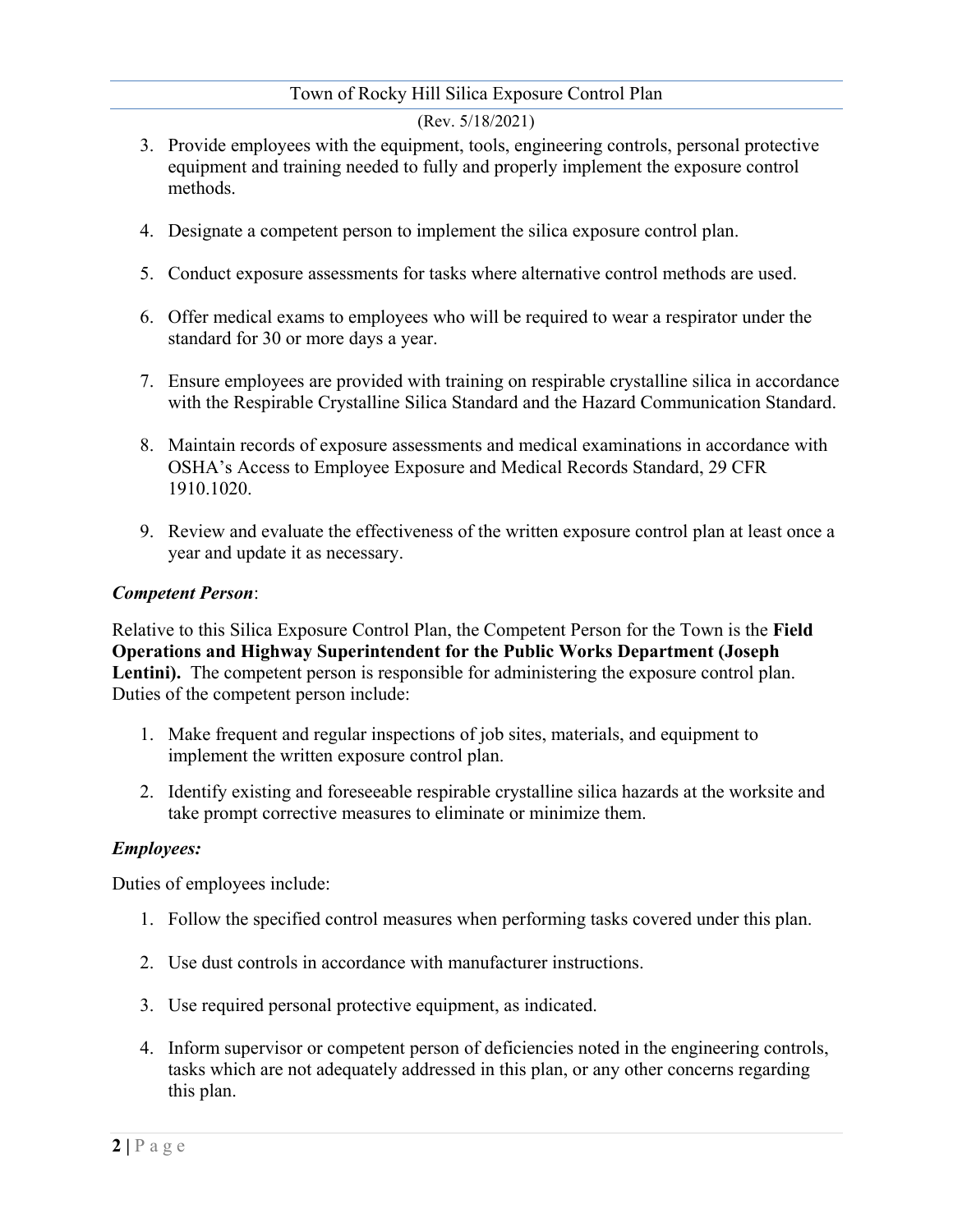# **Specified Exposure Control Methods:**

Table I of OSHA's Respirable Crystalline Standard matches 18 common construction tasks with effective dust control methods, such as using equipment with an integrated water delivery system or using equipment with a vacuum dust collection system for capturing dust. For some tasks, the use of respirators is also required.

The **Public Works Department for the Town** will fully and properly implement the engineering controls, work practices, and respiratory protection specified in Table 1 for each Table I task performed. To be effectively implemented, the specified controls will be maintained in accordance with manufacturer specifications.

The **Public Works Department for the Town** is not required to conduct exposure assessments or separately ensure compliance with the Permissible Exposure Limit (PEL) for these tasks provided all specified controls are implemented and functioning properly. OSHA has reviewed the control measures specified in Table 1 and found that they are effective at limiting employee exposures to acceptable limits most of the time. For the few tasks where existing control measures cannot limit employee exposures to acceptable limits, Table 1 requires the use of respiratory protection.

**The Table I tasks that Town Public Works Department employees perform, and the control measures used for those tasks, are included in Appendix I.** 

# **Alternative Exposure Control Methods & Exposure Assessments:**

For tasks that are not listed in Table I, or where the engineering controls, work practices, and respiratory protection described in Table I are not fully and properly implemented, **Town Public Works Department** will conduct exposure assessments and ensure compliance with the Permissible Exposure Limit (PEL) of 50  $\mu$ g/ m<sup>3</sup>, calculated as an 8-hour time-weighted average (TWA).

Engineering and work practice controls will be used to reduce and maintain employee exposure to respirable crystalline silica to or below the PEL. Where feasible controls are not sufficient to reduce employee exposure to or below the PEL, the **Town Public Works Department** will use those controls to reduce exposures to the lowest feasible level, and supplement the controls with the use of respiratory protection.

The **Town Public Works Department** will assess the exposure of each employee who is or may reasonably be expected to be exposed to respirable crystalline silica at or above the action level of  $25 \mu g/m<sup>3</sup>$  using either the "performance option" or the "scheduled monitoring option."

**Performance Option:** The **Town Public Works Department** will assess the 8-hour TWA exposure for each employee on the basis of a combination of air monitoring data or objective data that can accurately characterize employee exposures to respirable crystalline silica. Where objective or historic data shows that employees will not be exposed above limits for the task being performed, exposure monitoring is not required.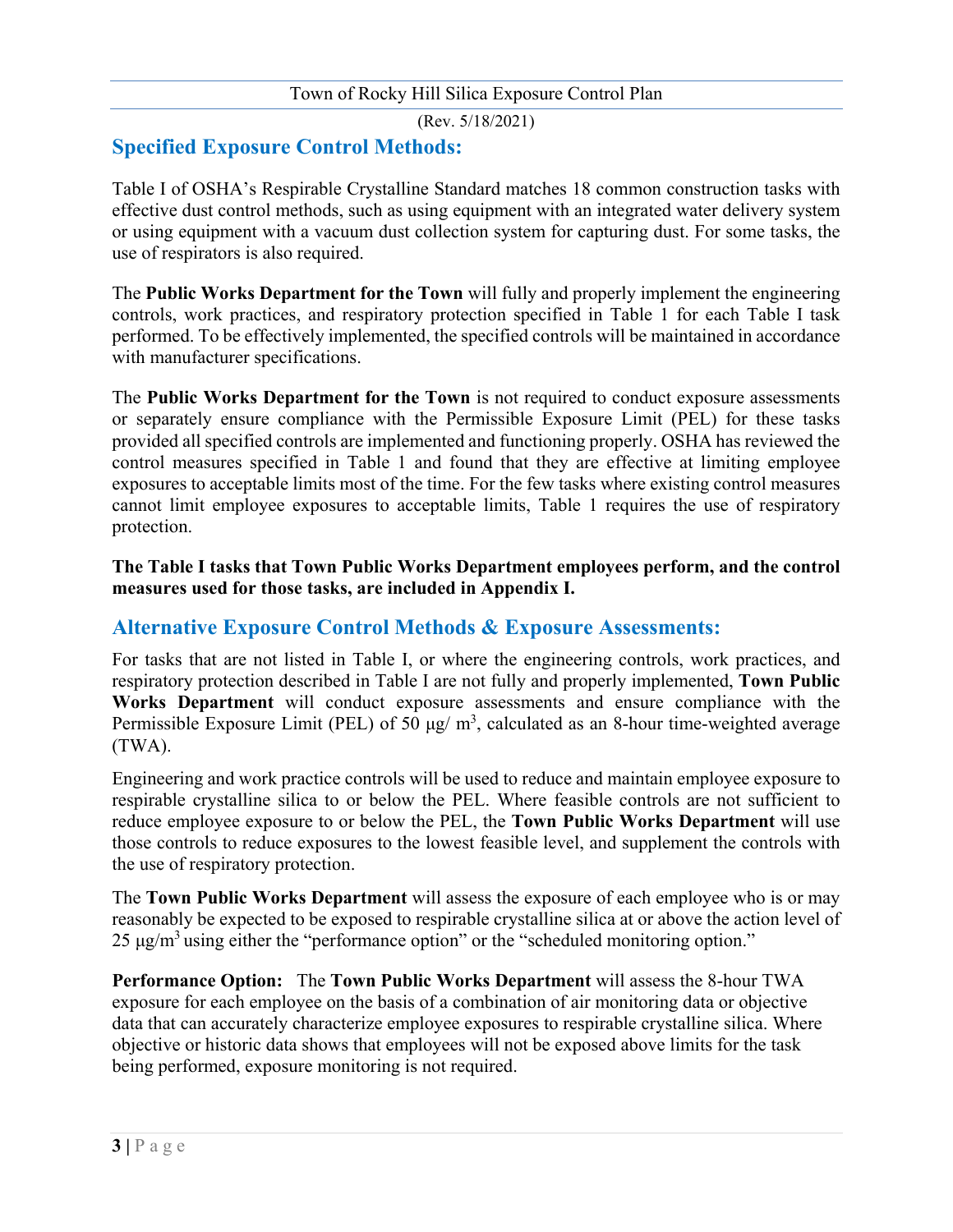### (Rev. 5/18/2021)

**Scheduled Monitoring Option:** The **Town Public Works Department** will perform initial monitoring to assess the 8-hour TWA exposure for each employee on the basis of one or more personal breathing zone air samples that reflect the exposures of employees on each shift, for each job classification, in each work area. Representative sampling will be conducted.

- $\triangleright$  If the initial monitoring indicates that employee exposures are below the action level, no further monitoring will be conducted.
- $\triangleright$  If the most recent exposure monitoring reveals employee exposures at or above the action level but at or below the PEL, the **Town Public Works Department** will repeat monitoring within six months of the most recent monitoring.
- $\triangleright$  If the most recent exposure monitoring reveals employee exposures above the PEL, the **Town Public Works Department** will repeat monitoring within three months of the most recent monitoring.

Periodic exposure monitoring will be discontinued if two non-initial monitoring results taken consecutively, at least 7 days apart but within 6 months of each other, are below the action level.

The **Town Public Works Department** will reassess exposures whenever a change in the production, process, control equipment, personnel, or work practices may reasonably be expected to result in new or additional exposures at or above the action level.

The tasks that the **Town Public Works Department** employees perform that are not represented in Table I or are not conducted using the specified exposure control methods listed in Table I are included in Appendix II. The monitoring and/or objective data used for exposure assessments are included in Appendix III.

# **Employee Notification:**

Within five working days after completing an exposure assessment, the **Town Public Works Department** will individually notify each affected employee in writing of the results of that assessment or post the results in an appropriate location accessible to all affected employees. Whenever an exposure assessment indicates that employee exposure is above the PEL, the **Town Public Works Department** describe in the written notification the corrective action being taken to reduce employee exposure to or below the PEL.

# **Respiratory Protection:**

Respiratory protection will be provided to employees engaged in a Table 1 task requiring the use of respiratory protection.

Respiratory protection will also be provided to employees engaged in tasks that are not listed in Table 1 where employee exposures exceed the PEL, and engineering and work practice controls have not yet been implemented, are not feasible, or are not sufficient enough to reduce exposures to below the PEL.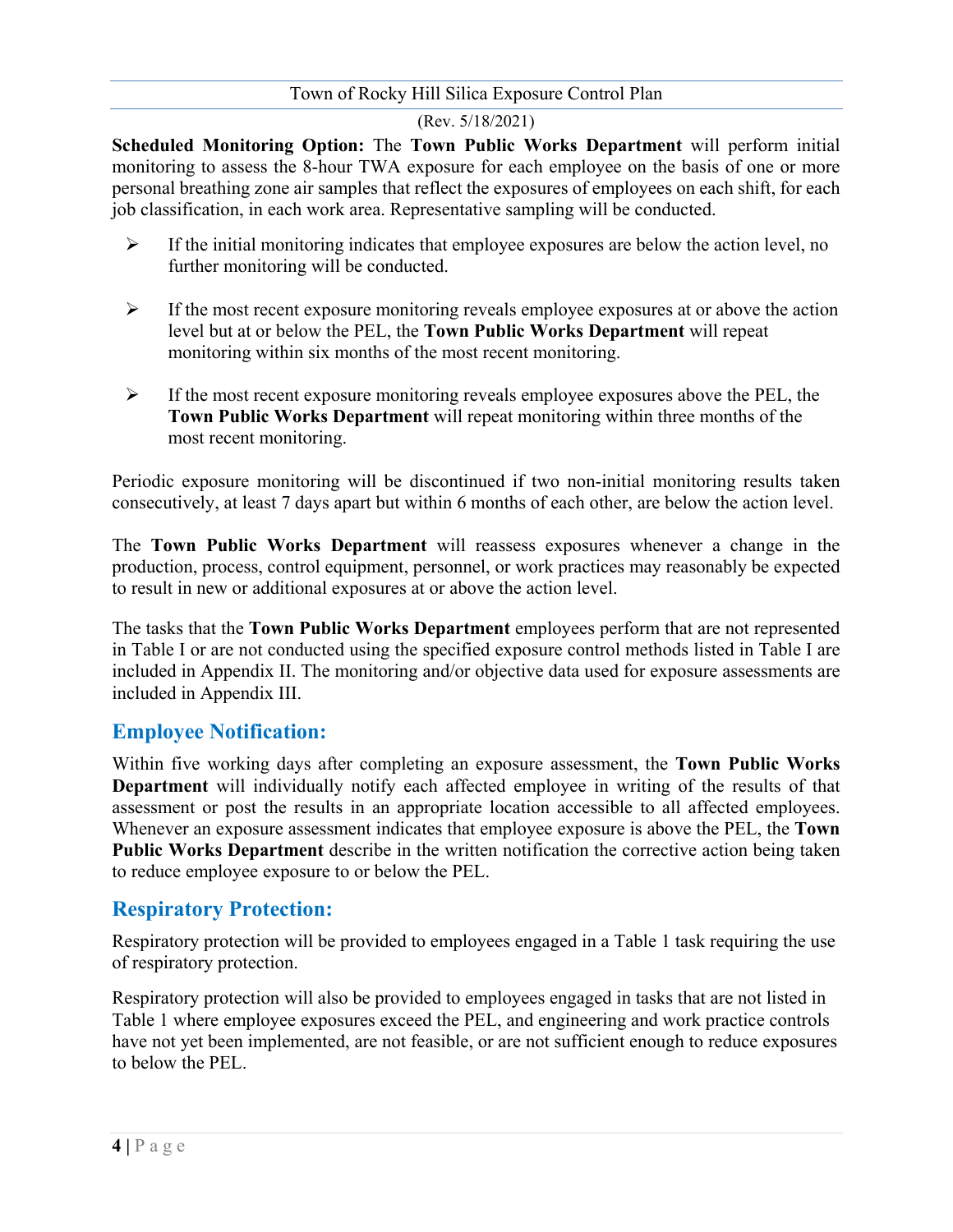(Rev. 5/18/2021)

If respiratory protection is required by your employer, the **Town Public Works Department**  will provide each employee an appropriate respirator that complies with the requirements of the OSHA Respirable Crystalline Silica Standard and the Respiratory Protection Standard.

For Table I tasks requiring an Assigned Protection Factor (APF) of 10 or 25, the following types of respirators may be used:



**Powered**

**Respirator**





**Half mask Filtering Facepiece Half mask Elastomeric Respirator Loose-Fitting** 

**Dust Mask APF=10 Air-Purifying** 

**APF=10 (PAPR) APF=25**

Respiratory protection will be used in accordance with the OSHA Respiratory Protection Standard, 29 CFR 1910.134. If a respirator is required to be worn by an employee, the employee will be medically cleared, trained and fit-tested on the respirator *prior* to assigned use.

# **Housekeeping:**

Cleaning methods such as dry sweeping, dry brushing, and use of compressed air can cause respirable crystalline silica dust on surfaces to be re-entrained into the air and inhaled by employees.

Therefore, dry brushing or dry sweeping will not be allowed when cleaning up dust that could contribute to employee exposure to respirable crystalline silica, unless methods such as wet sweeping and HEPA-filtered vacuuming are not feasible.

Cleaning of surfaces or clothing with compressed air will not be allowed unless the compressed air is used together with a ventilation system that effectively captures the dust cloud or no other cleaning method is feasible.

Cleaning methods which prevent unnecessary exposures to employees such as wet sweeping and HEPA- filtered vacuuming will be used. A commercially-available dust-suppression sweeping compound may also be used in accordance with the manufacturer's instructions.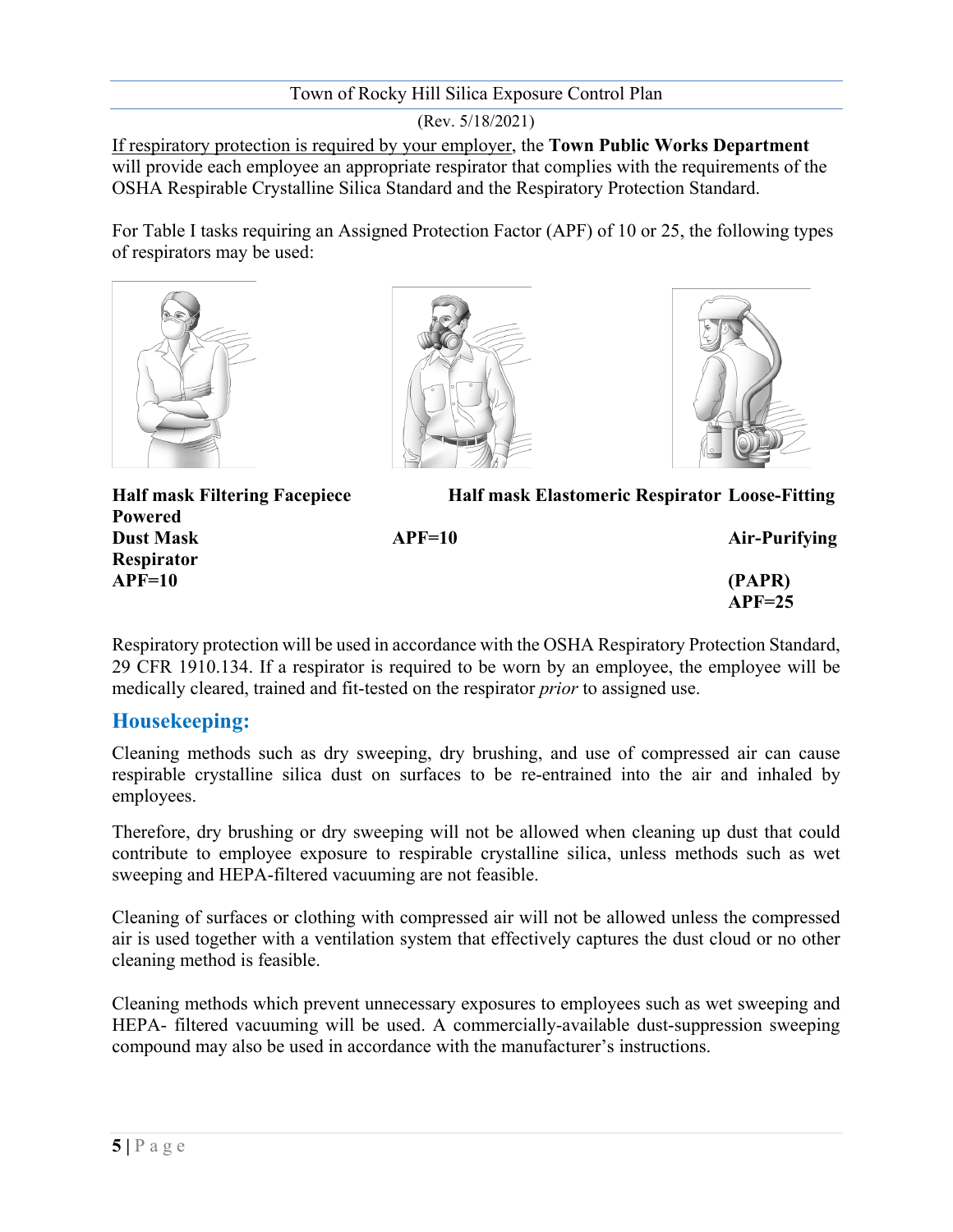(Rev. 5/18/2021)

# **Medical Surveillance:**

Medical surveillance will be made available at no cost, and at a reasonable time and place, to any employee who is required by the Respirable Crystalline Silica Standard to use a respirator for 30 or more days per year.

An initial examination will be offered within 30 days of initial assignment, unless the employee has had an examination that meets the requirements of the silica standard within the last three years. The examination will include a medical and work history, a physical examination, a chest x-ray, a pulmonary function test, a test for latent tuberculosis infection (initial exam only), and any other tests deemed appropriate by the physician or other licensed health care professional (PLHCP). Thereafter, the employee will be offered a follow-up examination at least every three years, or more frequently if recommended by the PLHCP. Medical examinations will be provided by *Medworks, LLC, located at 375 East Cedar Street, Newington, CT 06111, telephone 860-667- 4418*.

### **Hazard Communication:**

Respirable Crystalline Silica will be included in the **Town's** Hazard Communication Program. The **Town** will ensure that each employee has access to labels on containers of crystalline silica and safety data sheets and is trained in accordance with the provisions of the hazard communication standard. The following hazards will be addressed: cancer, lung effects, immune system effects, and kidney effects.

# **Training:**

The **Field Operations and Highway Superintendent for the Town Public Works Department** will conduct training on respirable crystalline silica and on the contents of the Silica Exposure Control Plan. Training will be provided to each employee covered by the standard and will cover at least the following:

- The health hazards associated with exposure to respirable crystalline silica;
- Specific tasks in the workplace that could result in exposure to respirable crystalline silica;
- Specific measures that the **Town Public Works Department** has implemented to protect employees from exposure to respirable crystalline silica, including engineering controls, work practices, and respirators to be used;
- The contents of the Respirable Crystalline Silica Standard for Construction;
- The identity of the competent person designated by the **Town**;
- The purpose and description of the medical surveillance program.

The **Field Operations and Highway Superintendent** will conduct training using a combination of hands-on training, videos/"PowerPoint"/slide presentations, classroom instruction, informal discussions during safety meetings (also called: "Tailgate" meetings, and written materials. From time to time, other instructors or outside trainers may also be utilized to provide this training. The **Town Public Works Department** will determine whether employees have the requisite knowledge through a combination of methods such as discussion of the required training subjects, written tests, or oral quizzes. Additional training will be provided as necessary. The **Town** will make a copy of the OSHA Respirable Crystalline Silica Standard available at no cost to each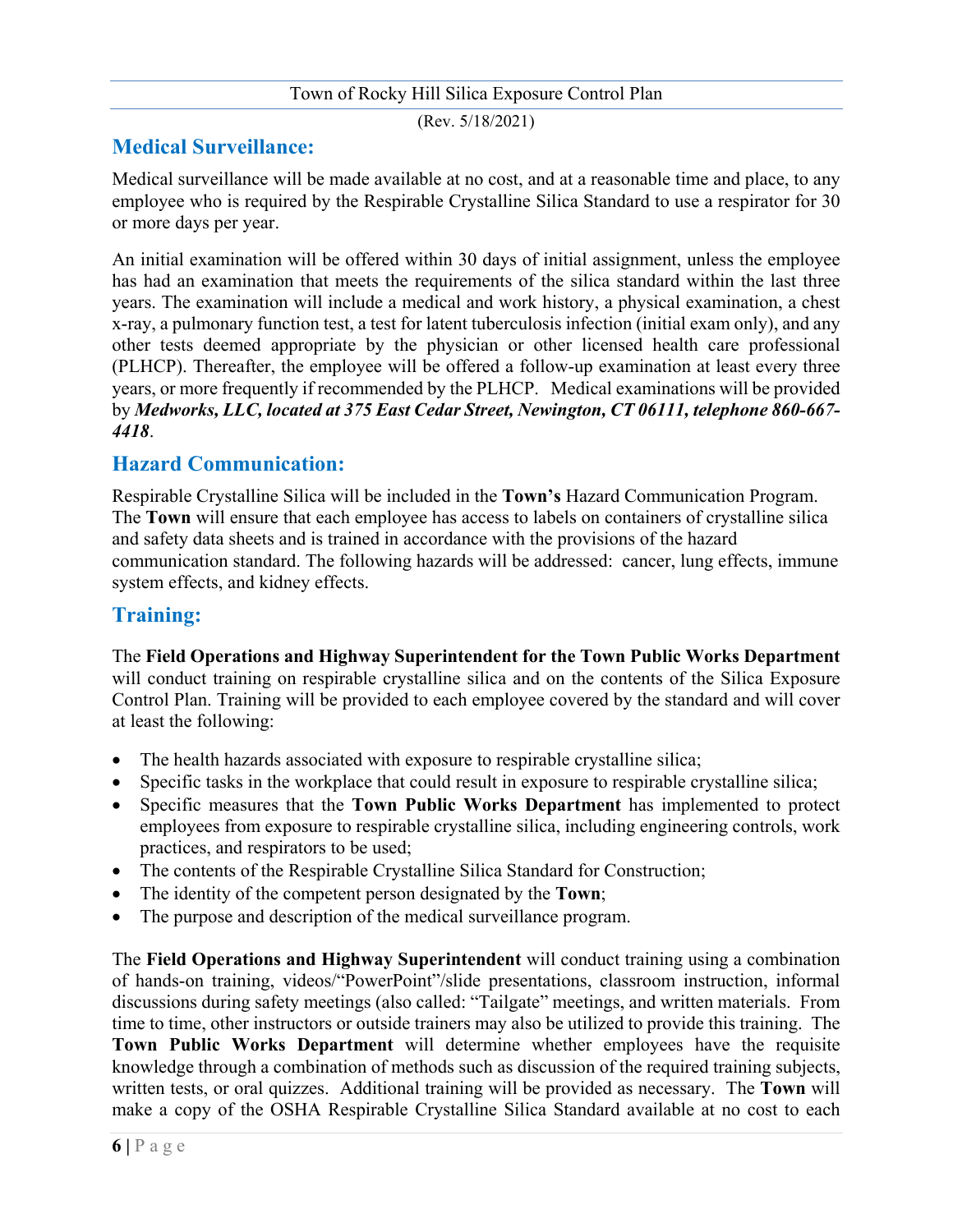(Rev. 5/18/2021)

employee covered by the standard.

# **Recordkeeping:**

The **Town Public Works Department** will maintain records of air monitoring data, objective data, and medical surveillance data required under the standard. Required records will be maintained and made available in accordance with 29 CFR 1910.1020.

# **Program Review:**

The **Field Operations and Highway Superintendent, Director of Community Development and Public Works, and Director of Human Resources & Legal Compliance** will review and evaluate the effectiveness of the written silica exposure control plan at least annually, and update it as necessary.

# **APPENDICES:**

- **Appendix I: Tasks with Specified Exposure Control Methods**
- **Appendix II: Tasks with Alternative Exposure Control Methods**
- **Appendix III: Air Monitoring/Objective Data for Tasks with Alternative Control Methods**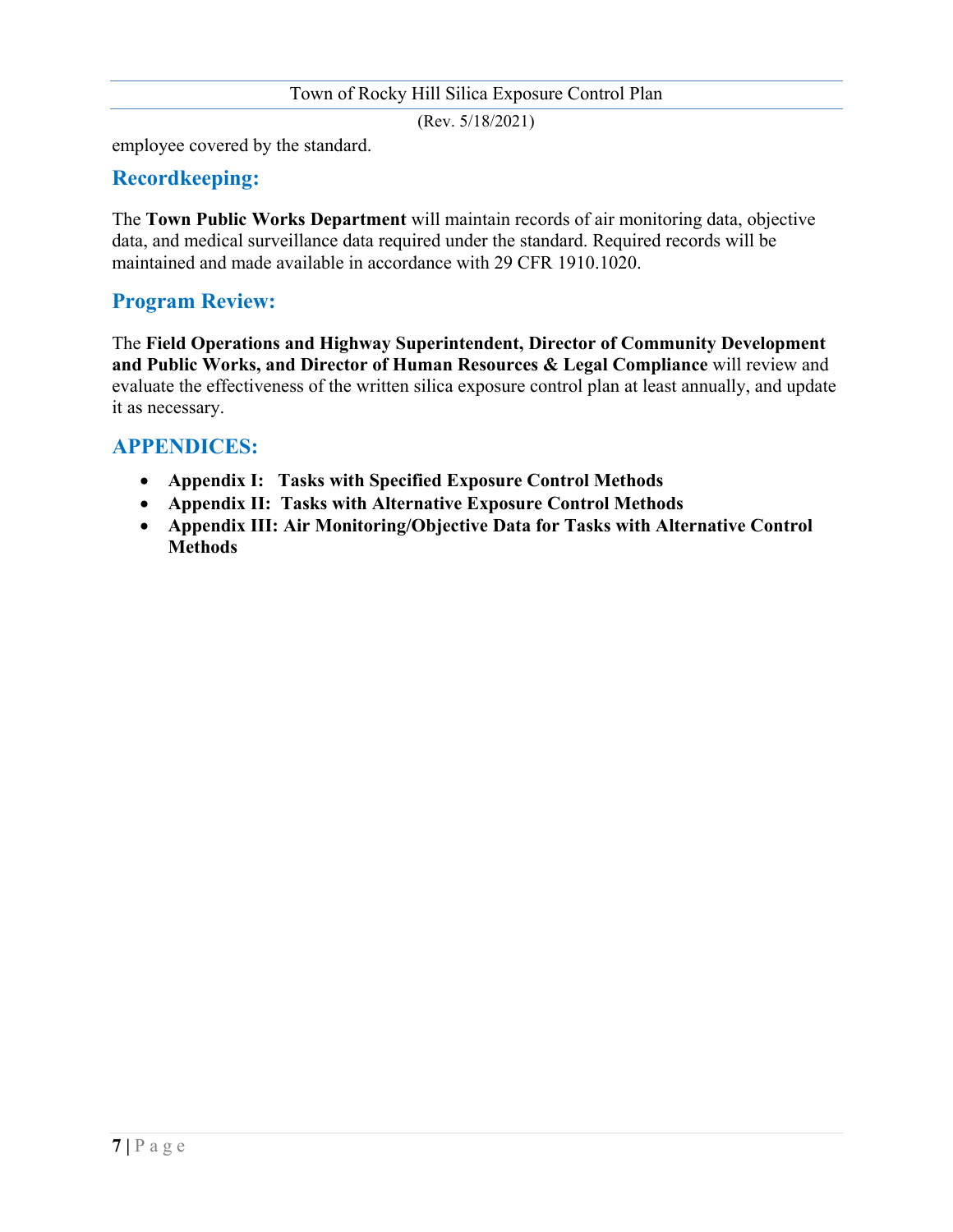# **Appendix I: Tasks with Specified Exposure Control Methods**

*(Include in this section Table I tasks for which the engineering controls, work practices, and respiratory protection specified in Table 1 are fully & properly implemented.)*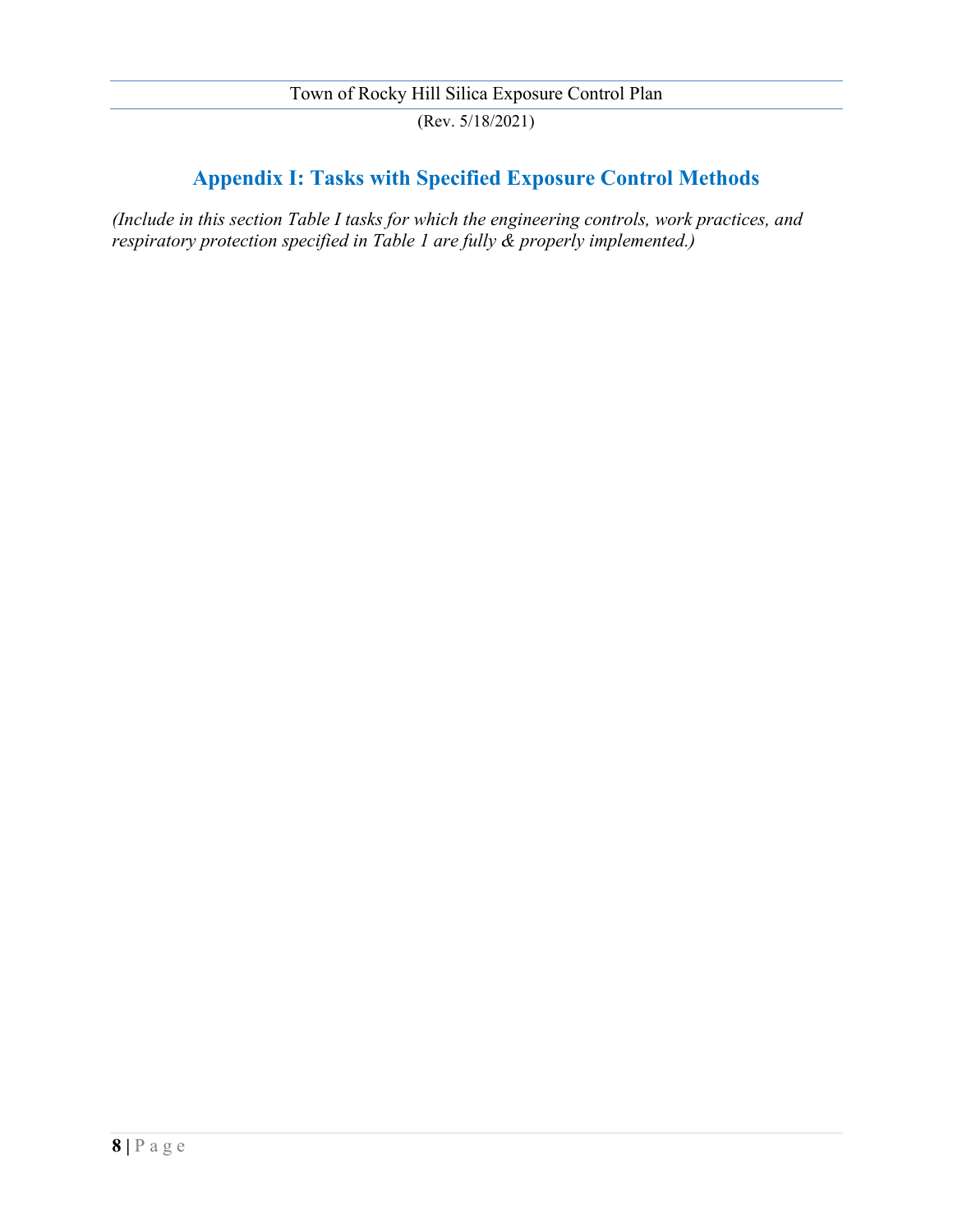(Rev. 5/18/2021)

# **Written Exposure Control Plan Worksheet**

**Stationary Masonry Saws (Table 1 Task (i))**

**Municipality:**

Town of Rocky Hill

#### **Person Completing the Plan, Title:**

Joseph Lentini, Field Operations and Highway Superintendent

**Date:**

June 24, 2020

#### **Description of Task:**

Stationary Masonry Saws are used to cut block, brick, and tiles.

#### **Control Description:**

The saws are equipped with an integrated water delivery system that continuously feeds water to the blade.

#### **Work Practices:**

This task is performed outdoors for less than 10 minutes-at-a-time. This equipment is operated and maintained in accordance with the manufacturer's instructions to minimize dust emissions. Employees have access to proper PPE (face masks), and have been provided with a copy of **Appendix D**.

#### **Respiratory Protection:**

In addition to face masks, each employee has access to, and the option of wearing other personal protective equipment (PPE), including N95 masks, eye protection, and additional shielding from dust and debris through gloves and hard-hats.

#### **Housekeeping:**

Dust that contains silica, which may be found on work surfaces and equipment, is cleaned with wet method or cleaned with a HEPA filtered vacuum. Forced air is not used to remove silica debris or dust. Used filters and bags are disposed of in a manner that keeps contents sealed inside of collection device.

#### **Procedures Use to Restrict Access to Work Areas:**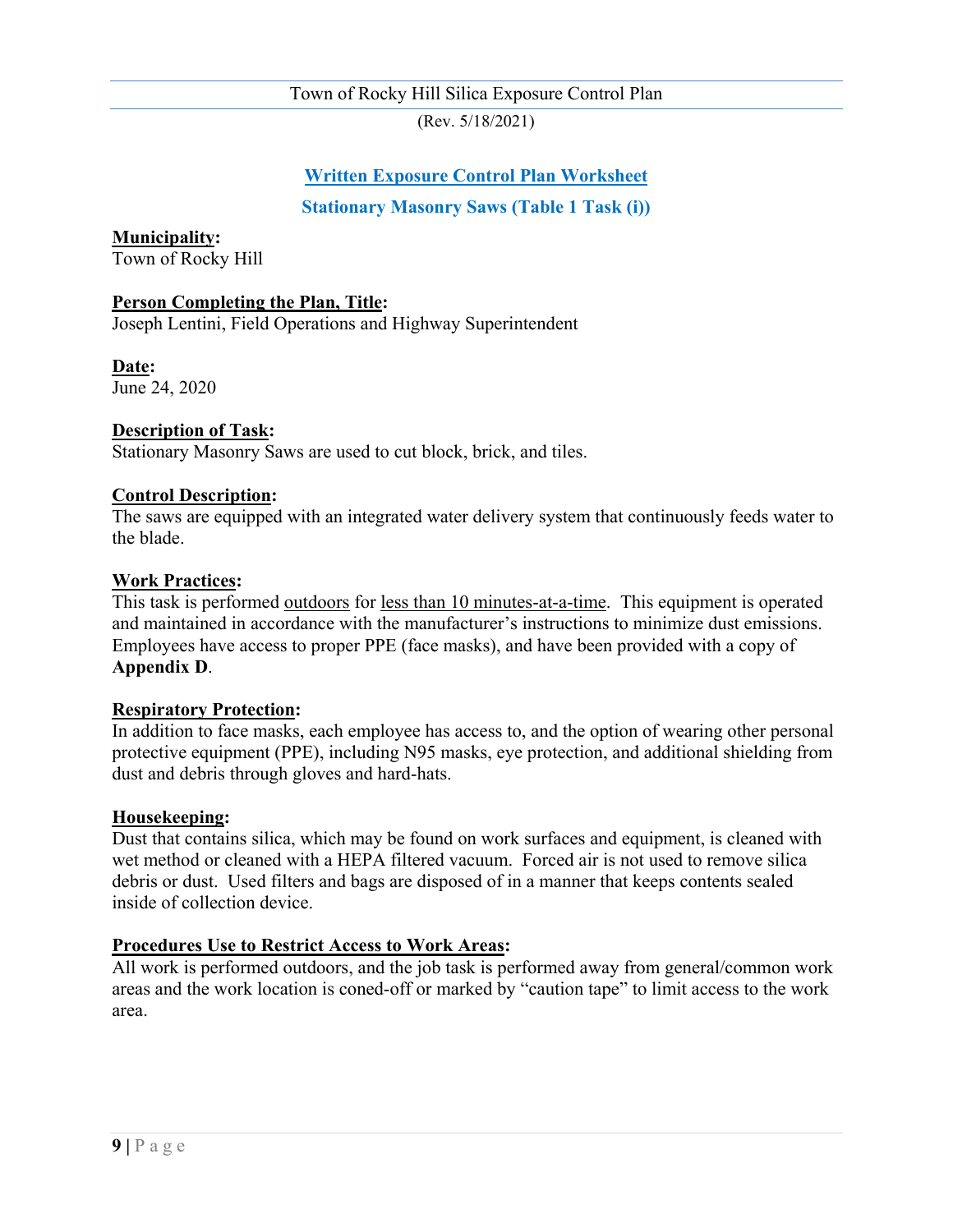(Rev. 5/18/2021)

# **Written Exposure Control Plan Worksheet**

### **Handheld Power Saws, Any Blade Diameter (Table 1 Task (ii))**

#### **Municipality:**

Town of Rocky Hill

#### **Person Completing the Plan, Title:**

Joseph Lentini, Field Operations and Highway Superintendent

#### **Date:**

June 24, 2020

#### **Description of Task:**

Handheld Power Saws are used to cut cinder block, brick and tiles.

#### **Control Description:**

The saws are equipped with integrated water delivery system that continuously feeds water to the blades.

#### **Work Practices:**

This task is performed outdoors for less than 10 minutes-at-a-time. This equipment is operated and maintained in accordance with the manufacturer's instructions to minimize dust emissions. Employees have access to proper PPE (face masks), and have been provided with a copy of **Appendix D**.

#### **Respiratory Protection:**

In addition to face masks, each employee has access to, and the option of wearing other personal protective equipment (PPE), including N95 masks, eye protection, and additional shielding from dust and debris through gloves and hard-hats.

#### **Housekeeping:**

Dust that contains silica, which may be found on work surfaces and equipment, is cleaned with wet method or cleaned with a HEPA filtered vacuum. Forced air is not used to remove silica debris or dust. Used filters and bags are disposed of in a manner that keeps contents sealed inside of collection device.

#### **Procedures Use to Restrict Access to Work Areas:**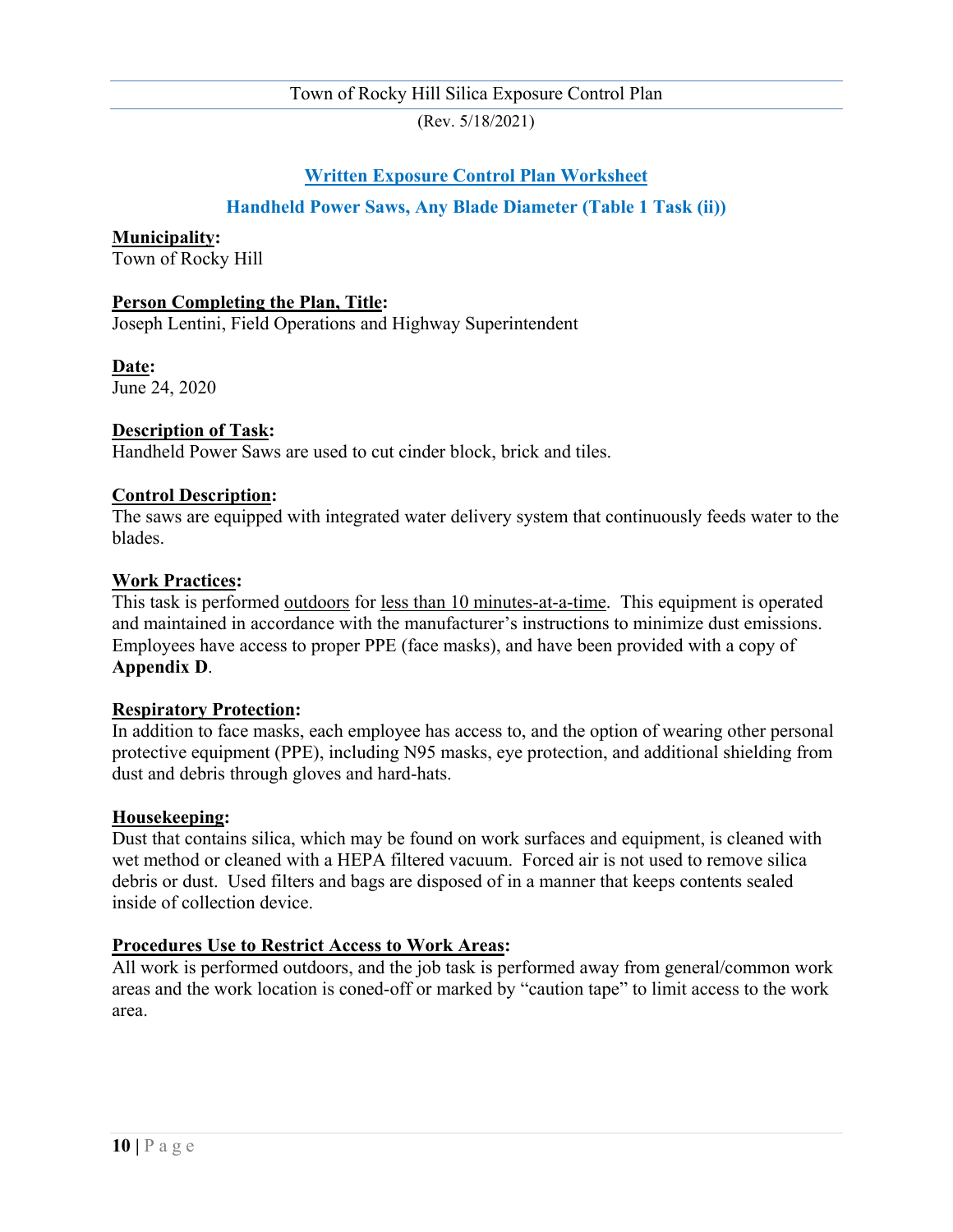(Rev. 5/18/2021)

### **Written Exposure Control Plan Worksheet**

**Walk-Behind Saws (Table 1 Task (iv))**

**Municipality:**

Town of Rocky Hill

#### **Person Completing the Plan, Title:**

Joseph Lentini, Field Operations and Highway Superintendent

**Date:**

June 24, 2020

#### **Description of Task:**

Walk-behind saws are used to cut asphalt.

#### **Control Description:**

The Walk-Behind Saws are equipped with integrated water delivery system that continuously feeds water to the blades.

#### **Work Practices:**

This task is performed outdoors for less than 10 minutes-at-a-time. This equipment is operated and maintained in accordance with the manufacturer's instructions to minimize dust emissions. Employees have access to proper PPE (face masks), and have been provided with a copy of **Appendix D**.

#### **Respiratory Protection:**

In addition to face masks, each employee has access to, and the option of wearing other personal protective equipment (PPE), including N95 masks, eye protection, and additional shielding from dust and debris through gloves and hard-hats.

#### **Housekeeping:**

Dust that contains silica, which may be found on work surfaces and equipment, is cleaned with wet method or cleaned with a HEPA filtered vacuum. Forced air is not used to remove silica debris or dust. Used filters and bags are disposed of in a manner that keeps contents sealed inside of collection device.

#### **Procedures Use to Restrict Access to Work Areas:**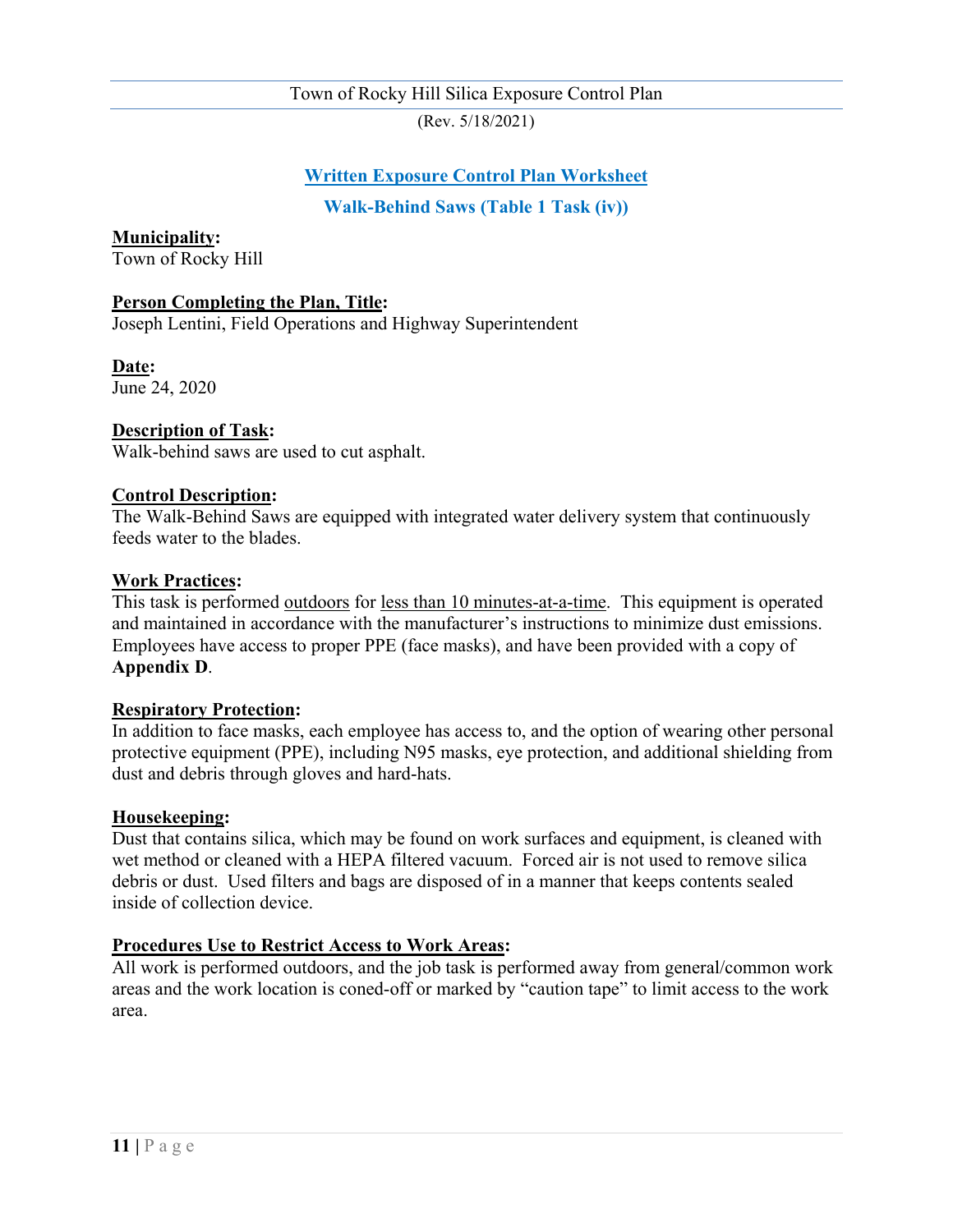(Rev. 5/18/2021)

# **Written Exposure Control Plan Worksheet**

### **Jackhammers and Handheld Power Chipping Tools (Table 1 Task (x))**

#### **Municipality:**

Town of Rocky Hill

#### **Person Completing the Plan, Title:**

Joseph Lentini, Field Operations and Highway Superintendent

#### **Date:**

June 24, 2020

#### **Description of Task:**

Jackhammers and Handheld Power Chipping Tools are used to chip concrete to remove concrete spurs and jackhammering is used for demolition work—usually used to level off small areas.

#### **Control Description:**

Associated tasks are performed in less than 1-hour increments. Portable water source with hose, in addition to masonry brush, area used to wet work surface. This equipment is operated and maintained in accordance with the manufacturer's instructions to minimize dust emissions.

#### **Work Practices:**

This task is performed in less than 1-hour increments. A portable water source is used with this job task, and is applied to work surfaces with water (a hose) and/or masonry brush to wet area down. Equipment is operated and maintained in accordance with the manufacturer's instructions to minimize dust emissions. Employees have access to proper PPE (face masks), and have been provided with a copy of **Appendix D**.

#### **Respiratory Protection:**

In addition to face masks, each employee has access to, and the option of wearing other personal protective equipment (PPE), including N95 masks, eye protection, and additional shielding from dust and debris through gloves and hard-hats.

#### **Housekeeping:**

Dust that contains silica, which may be found on work surfaces and equipment, is cleaned with wet method or cleaned with an attached, filtered vacuum. Forced air is not used to remove silica debris or dust. Used filters and bags are disposed of in a manner that keeps contents sealed inside of collection device.

#### **Procedures Use to Restrict Access to Work Areas:**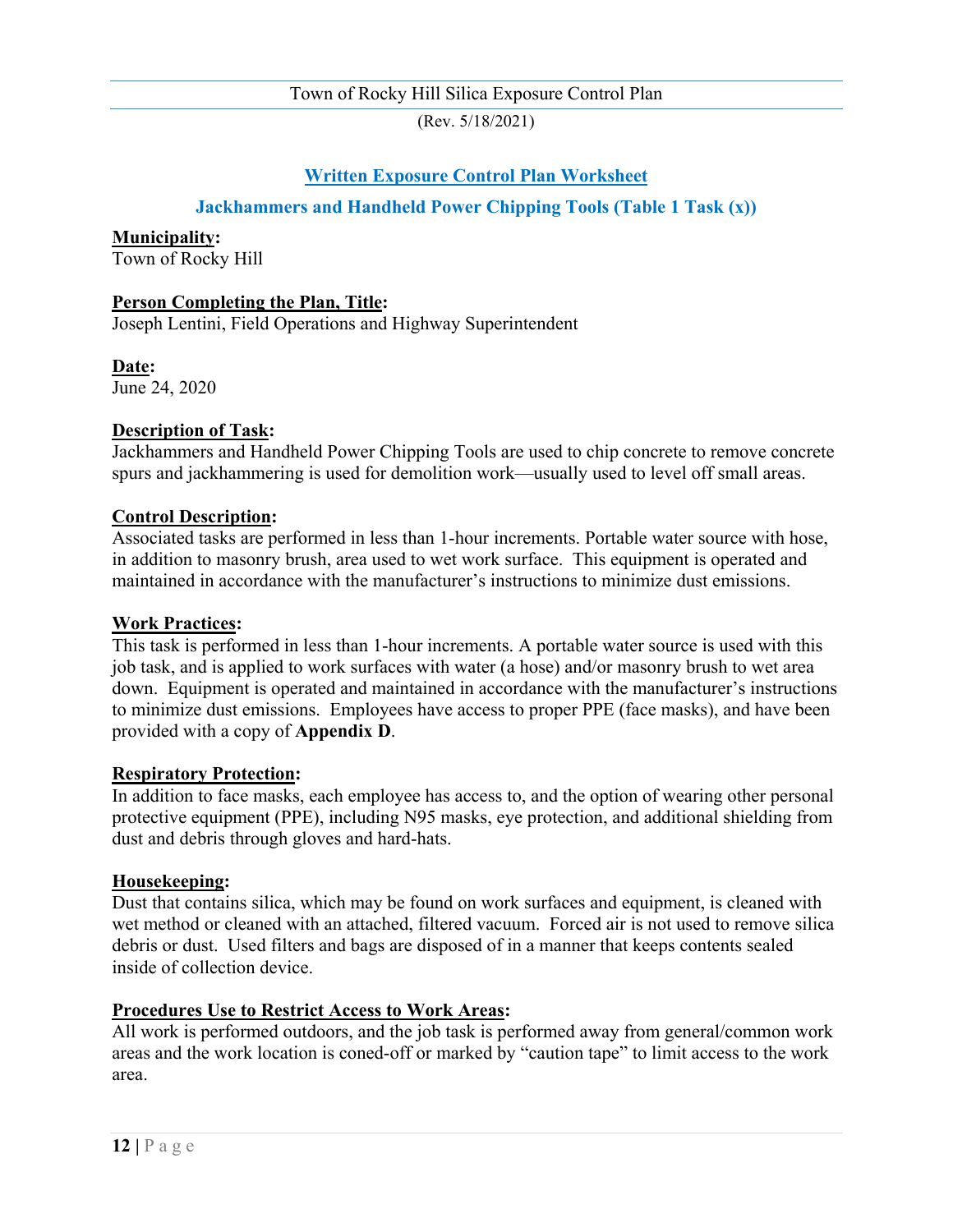(Rev. 5/18/2021)

### **Written Exposure Control Plan Worksheet**

### **Small Drivable Milling Machine (Less Than ½ Lane) (Table 1 Task (xiv))**

#### **Municipality:**

Town of Rocky Hill

#### **Person Completing the Plan, Title:**

Joseph Lentini, Field Operations and Highway Superintendent

#### **Date:**

June 24, 2020

#### **Description of Task:**

A 2-Foot milling machine, attached to a Bobcat, is used to grind asphalt.

#### **Control Description:**

The fully-enclosed cab is air-conditioned, and includes a HEPA filter; and asphalt is continuously watered down.

#### **Dust Controls:**

This equipment is operated and maintained in accordance with the manufacturer's instructions to minimize dust emissions.

#### **Work Practices:**

Equipment is operated and maintained in accordance with the manufacturer's instructions to minimize dust emissions. Employees have access to proper PPE (face masks), and have been provided with a copy of **Appendix D**.

#### **Respiratory Protection:**

In addition to face masks, each employee has access to, and the option of wearing other personal protective equipment (PPE), including N95 masks, eye protection, and additional shielding from dust and debris through gloves and hard-hats.

#### **Housekeeping:**

Area is wet down to saturate debris and sweeper (equipped with water delivery system) is used to collect same.

#### **Procedures Use to Restrict Access to Work Areas:**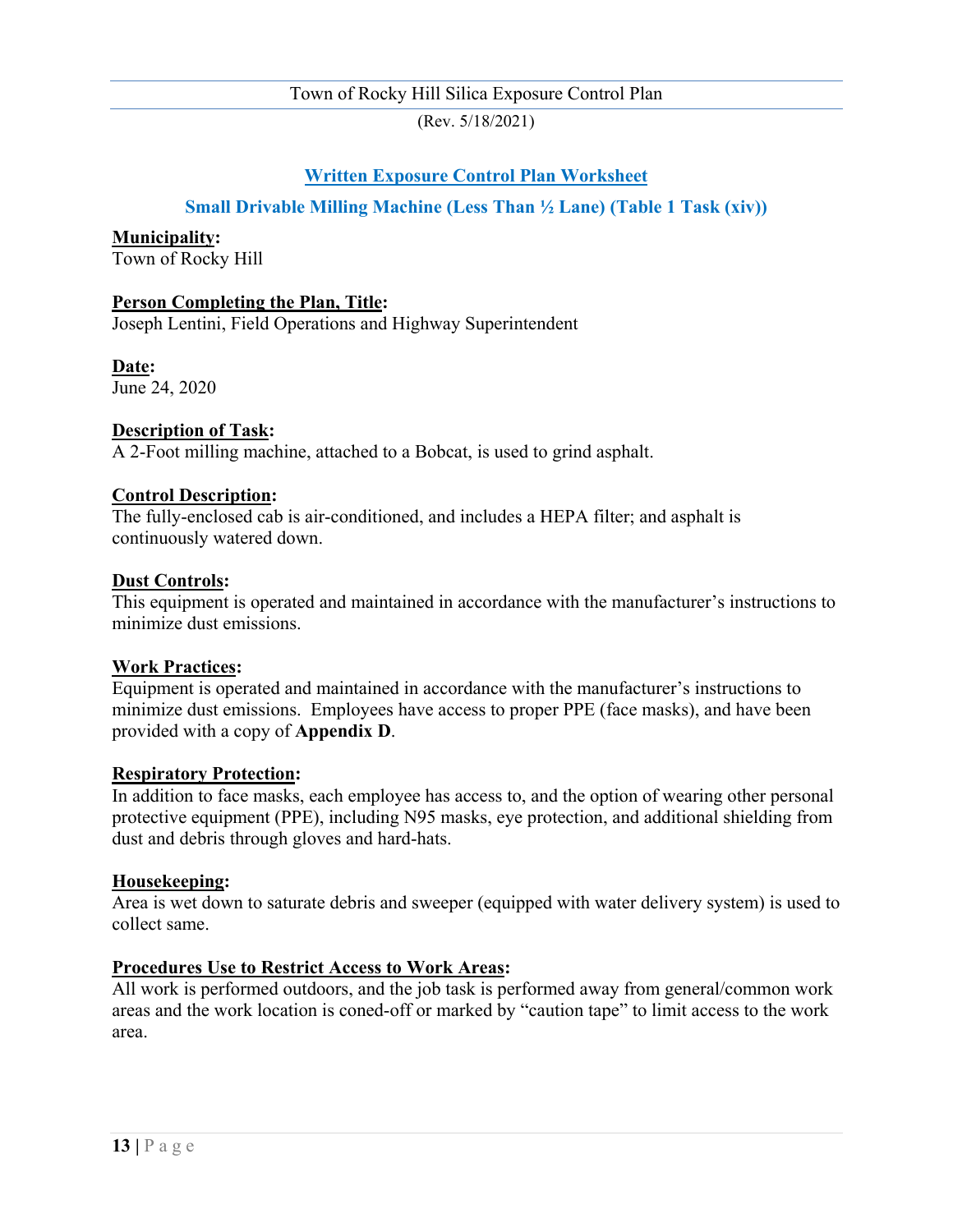# **Appendix II: Tasks with Alternative Exposure Control Methods**

*(Include in this section tasks that are not listed in Table I, or where the engineering controls, work practices, and respiratory protection described in Table I are not fully and properly implemented. Examples include drywall sanding, mortar mixing using silo dispenser, site clean-up*)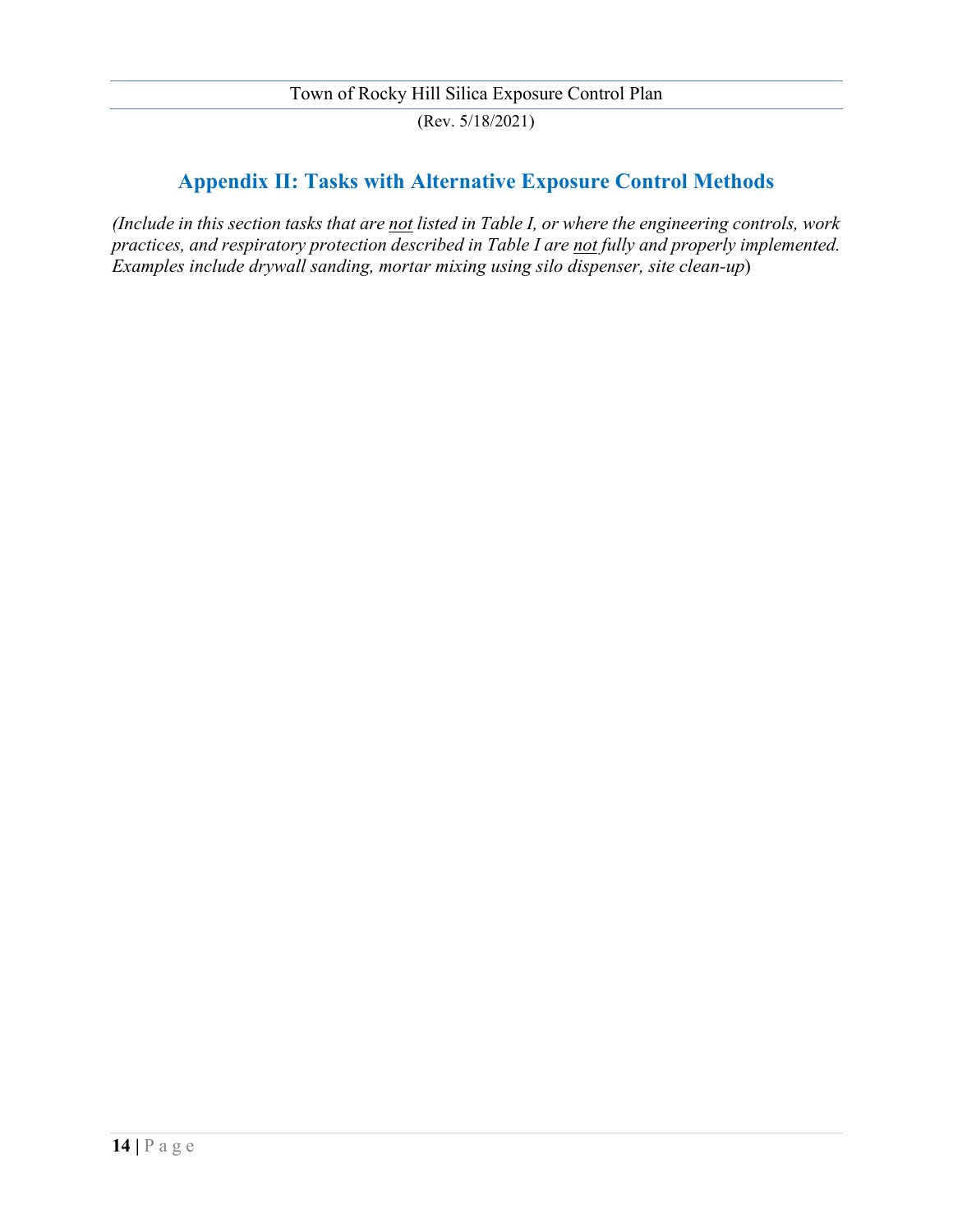(Rev. 5/18/2021)

# **Written Exposure Control Plan Worksheet**

### **Handheld Grinders for Mortar Removal (example: "Tuckpointing")**

#### **Municipality:**

Town of Rocky Hill

#### **Person Completing the Plan, Title:**

Joseph Lentini, Field Operations and Highway Superintendent

#### **Date:**

June 24, 2020

#### **Description of Task:**

Handheld Grinders for Mortar Removal are used when repairing catch basins

#### **Control Description:**

**Job task is performed in less-than-10- minute increments**. Chipping hammer has vacuum attachment. There is also a portable water source with hose, in addition to masonry brush, used to wet work surface continuously. *Following discussion with Connecticut OSHA, because of the "less-than-10 minute" time limit for this job task, which must never be exceeded, we have concluded that the job task falls outside the scope of the OSHA standard.*

#### **Work Practices:**

Job task **must be performed in less-than-10-minute shifts**. Portable water source is used with this job task, and consistently applied to work surface with water (hose) and/or masonry brush to wet area down. Equipment is operated and maintained in accordance with the manufacturer's instructions to minimize dust emissions. Employees have access to proper PPE (face masks), and have been provided with a copy of **Appendix D**.

#### **Respiratory Protection:**

While task does not require N95 mask protection, each employee has access to, and the option of wearing, personal protective equipment (PPE), including N95 masks; and additionally, employees are provided with eye protection, and additional shielding from dust and debris through gloves and hard-hats.

#### **Housekeeping:**

Dust that contains silica, which may be found on work surfaces and equipment, is cleaned with wet method or cleaned with a HEPA filtered vacuum.

#### **Procedures Use to Restrict Access to Work Areas:**